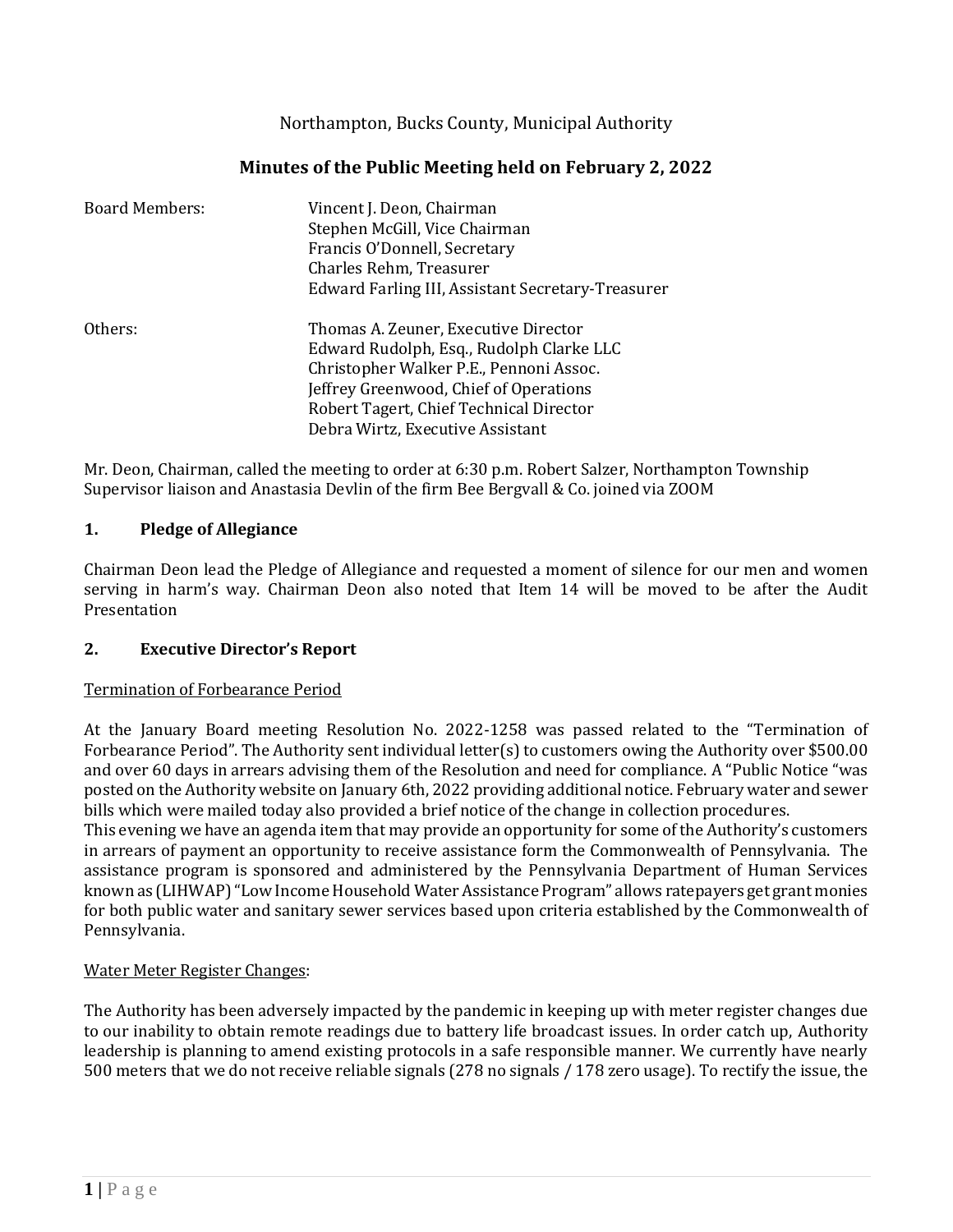Authority will resume service orders facilitate the change out procedures. To provide a safe environment NBCMA technicians will be required to wear a N-95 masks during the service calls. A typical change-out would be less than a 15-minute period. We are also considering Saturday appointment schedules on overtime to accelerate the program. That determination will be made dependent upon need and economics.

# Supplemental Agenda item added Monday January 31, 2022 – Adoption of CBA Teamster Union 107:

An additional agenda item was added on Monday January 31, 2022, as a result of a successful conclusion to the Collective Bargaining Agreement (CBA). A revised agenda was posted on the website in accordance with recently adopted Commonwealth law.

### Executive Session:

The Board will meet in Executive Session after agenda Item NO. 14 to discuss matters of litigation between NBCMA and BCWSA

### **3. Citizens' Concerns**

None

# **4. Approval of the Minutes of January 5, 2022**

A motion (O'Donnell-McGill) to approve the Minutes of January 5, 2022, with 5 ayes.

# **5. Check Requisitions / Accounts Payable**

A motion (Rehm-McGill) adopting the following resolutions passed 5 with ayes.

### **Requisition No. 2245** dated 01/19/2022 in the amount of \$466,845.42.

The major items paid under **Requisition No. 2245** are as follows: Aflac - \$1,017.90; BCWSA - Water - \$164,340.21; CSL Services Inc. - \$7,050.00; Custom Care Property Maintenance - \$3,410.00; Independence Blue Cross - \$12,303.81; JH Shanahan - \$6,452.00; Karl Hops Inc. - \$2,270.12; Link Computer Corp. - \$3,803.79; M.J. Reider Assoc. - \$3,356.00; Pennoni Assoc. Inc. - \$55,436.20; Phila Business Forms - \$1,325.96; PECO - \$16,711.59; RIO Supply Inc. - \$21,450.40; Rudolph Clarke LLC - \$14,137.50; Teamster Health & Welfare Fund - \$17,677.55; Upper Southampton MUA - \$43,574.61; and \$85,000.00 for payroll.

**Requisition No. 2246** dated 02/02/2022 in the amount of \$537,262.63.

The major items paid under **Requisition No. 2246** are as follows: AJM Electric Inc. - \$4,500.00; BCWSA - Sewer - \$286.558.13; CSL Services Inc. - \$8,775.00; Edward Hughes - \$9,320.00; First National Bank of Newtown - \$59,129.38; Guardian - \$4,093.28; JH Shanahan - \$6,128.00; Karl Hops Inc. - \$1,423.47; LB Water Service - \$1,254.50; RIO Supply Inc. - \$52,830.01; USPS - \$7,500.00; Verizon - \$1,944.69; and \$85,000.00 for payroll.

# **6. Audit Presentation – Bee Bergvall & Co.**

A motion (McGill-O'Donnell) made to accept the 2021 audit as presented by Anastasia Devlin of Bee Bergvall & Co. passed with 5 ayes.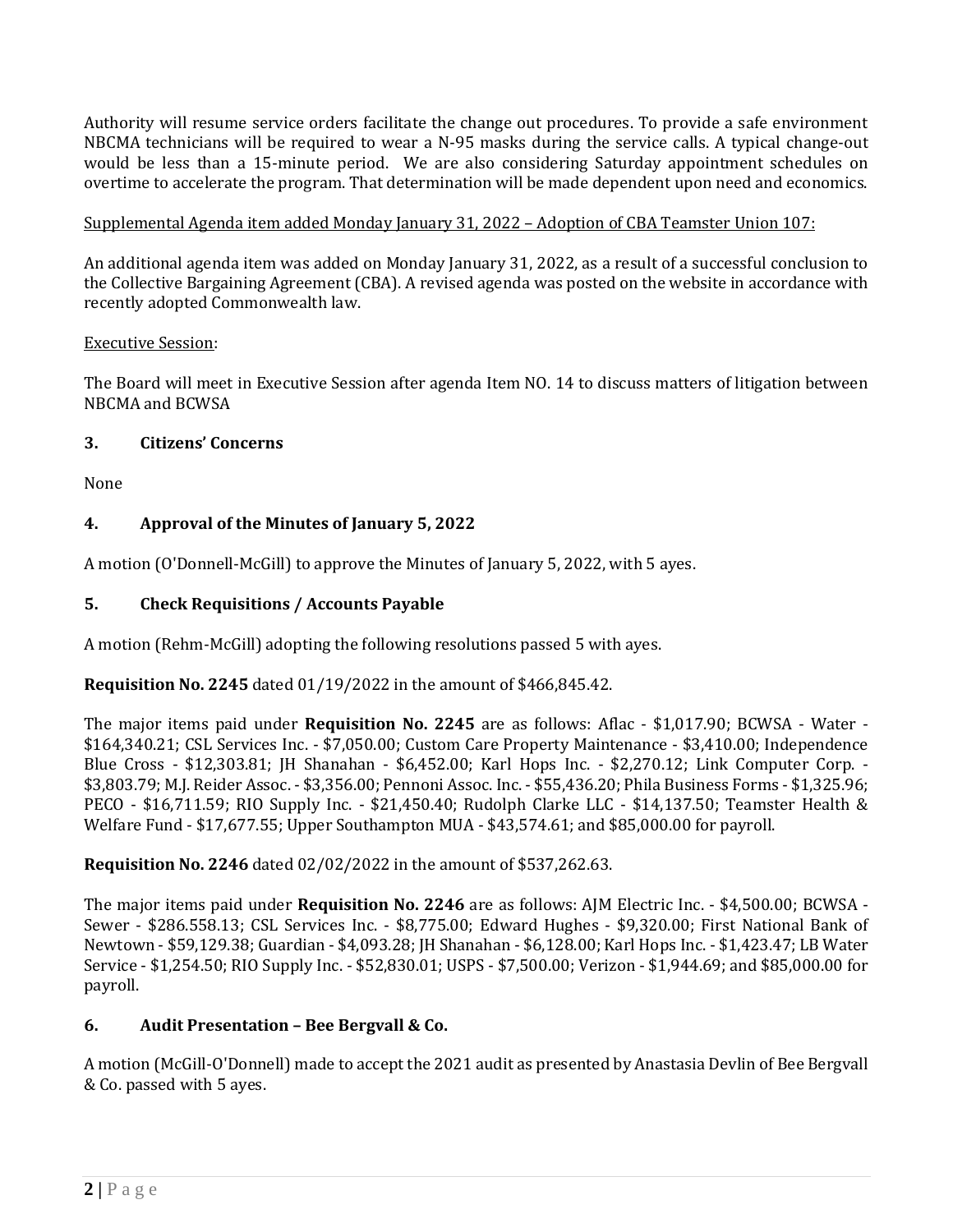# **7. C.I.P.P. Update Christopher Walker / Nick Coughlin of Pennoni Assoc. Inc.**

No motion required. Christopher Walker and Nick Coughlin of Pennoni Assoc. Inc. shared the G.I.S. work being completed as an element of our public relations and information microsite for the C.I.P.P. project.

The first phase of rehabilitation will begin in the Upper Southampton Basin. The pre-construction meeting was completed.

### **8. NBCMA Public Relations Initiative Professional Service – Timmons & Company**

A motion (O'Donnell-McGill) made to engage Timmons and Co. of Jamison PA for professional services (Branding, Marketing, and Image) in accordance with their proposal dated January 20, 2022, passed with 5 ayes.

# **9. CP-2022-W-11 SCADA – RTU Upgrade - Hardware**

A motion (Deon-McGill) made to approve the purchase of the hardware for Capital Budget Project CP-2022- W-11 from Schneider Electric Systems USA Inc. of Chicago Illinois in accordance with NSI Quote #4353 via Pennsylvania COSTARS™ Cooperative Agreement No. 537370 in the amount of \$41,276.00 passed with 4 ayes Mr. Farling abstained.

# **10. CP-2022-W-11 SCADA – RTU Upgrade – Professional Services**

A motion (Deon-McGill) made to approve the Professional Services Contract from Keystone Engineering Group to replace our existing SCADA pack RTU's (remote terminal units) for technical engineering services in accordance with their proposal 2021-0419 dated September 23, 2021, in the amount of \$293,300.00 passed with 5 ayes.

### **11. Resolution NO. 2022-1260 - PennDOT Master Casting Agreement**

A motion (O'Donnell-Rehm) made to adopt Resolution No. 2022-1260 and approve and execute the "Master Casting Agreement" with the Pennsylvania Department of Transportation in accordance with the Agreement identified as 06C000097 passed with 5 ayes.

### **12. Laurel Road – Sanitary Sewer Extension (1-S-21)**

A motion (Farling-McGill) made to declare the "Laurel Road Sanitary Sewer Project" substantially complete, and further direct the Administration to notify the property owners that connection is now available subject to payment of applicable tapping fees passed with 5 ayes.

# **13. Pennsylvania DHS/Household Assistance Program (LIHWAP)**

A motion (Deon-Rehm) made to approve cooperation with the Pennsylvania Department of Human Services (DHS) with participation in the Low-Income Household Water Assistance Program (LIHWAP) that began on January 4, 2022, in an effort to prevent the disconnection of drinking water or wastewater services for lowincome households and ensure continued access to drinking water and wastewater services passed with 5 ayes.